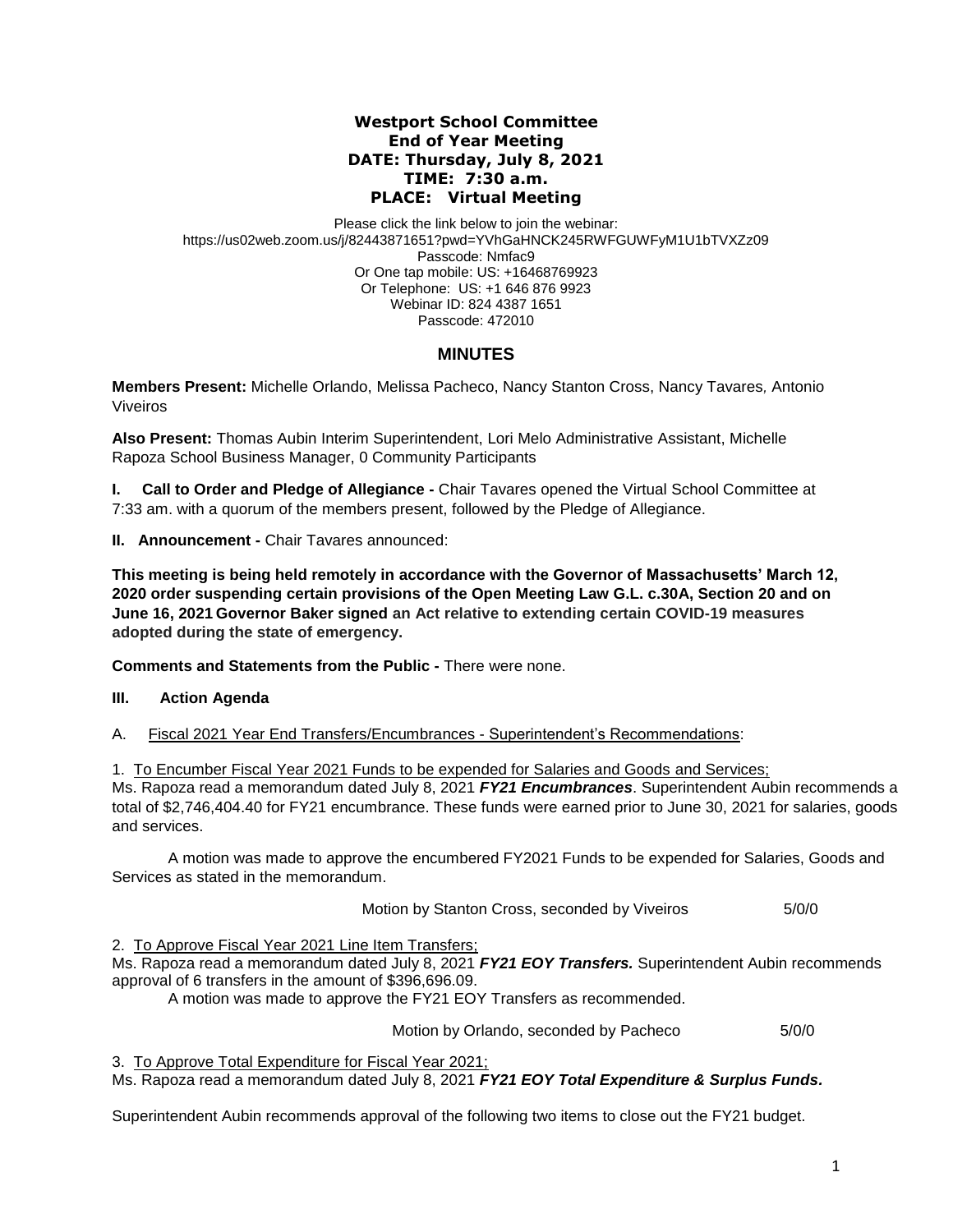Approve \$19,095,508.06 as Total Expenditure for FY21.

Declare \$593.94 as surplus, SPED Transportation Expenses unexpended funds from FY21 Town Meeting appropriation to be returned to the Town of Westport General Fund.

A motion was made to approve \$19,095,508.06 as Total Expenditure for FY21 and declare \$593.94 as surplus to be turned back to the Town of Westport General Fund.

Motion by Pacheco seconded by Orlando 5/0/0

4. To Approve Returning Fiscal Year 2021 Unexpended Funds from Fiscal Year 2021 Town Meeting Appropriation to the Town of Westport General Fund; - This item was completed above.

5. To Approve Returning Fiscal Year 2020 Unexpended Encumbrances to the Town of Westport General Fund-Ms. Rapoza read a memorandum dated July 8, 2021 *FY20 Encumbrances.*

Superintendent Aubin recommends the return of \$54,177.57 to the Town of Westport General Fund from FY20 Encumbrances surplus from tutoring/sub coverage, unexpended transportation expenses and utilities.

Discussion took place on noting this amount with supporting documentation for next year. Once these funds are recertified, request they be re-purposed back to the school.

A motion was made to return funds in the amount of \$54,177.57 to the Town of Westport General Fund from FY20 Encumbrances.

Motion Orlando, seconded Stanton Cross 5/0/0

B. Review and Act on Minutes of Thursday, June 17, 2021 and Tuesday, June 29, 2021 Work Session - A motion was made to approve Minutes of Thursday, June 17, 2021 and Tuesday, June 29, 2021 Work Session.

Motion by Stanton Cross, seconded by Pacheco 5/0/0

C. Review and Act on MASC/MASS 2021 Early Registration - Chair Tavares informed the committee this conference will take place November 3-6, 2021 and will be both hybrid and in-person. If anyone is interested inform Ms. Augusto. There is a discount for early registration.

D. Review and Act on MASC Summer Institute – July 17th – Marlborough, MA - Chair Tavares asked the committee if anyone is interested in going to this program. It takes place in person with topics covering Wraparound Services and Funding Sources including ESSER III and other federal stimulus funds. Mr. Aubin will attend and Ms. Stanton Cross expressed interest in participating. There was a question about the program being recorded.

A motion was made to approve the attendance of Ms. Stanton Cross, subject to the event not being recorded.

Motion by Pacheco, seconded by Stanton Cross 5/0/0

E. Review and Act on Student Fees: Golf & Preschool - Ms. Rapoza reached out to Mr. Pacheco about golf costs. Mr. Pacheco mentioned golf fees (\$175) are reasonable compared to other sports. Range balls and golf transportation costs are expensive.

Discussion took place on golf costs. Ms. Stanton Cross asked what is the total cost for golf expenses? In addition, why is there no girls team? Ms. Rapoza will look into the entire costs of golf expenses and get back to the committee.

Chair Tavares said the committee is concerned about how their questions are not being answered fully in order for them to make sound decisions. It was decided to place a *"Follow Up"* section at the end of the minutes to keep better track of questions to look into and to get further answers.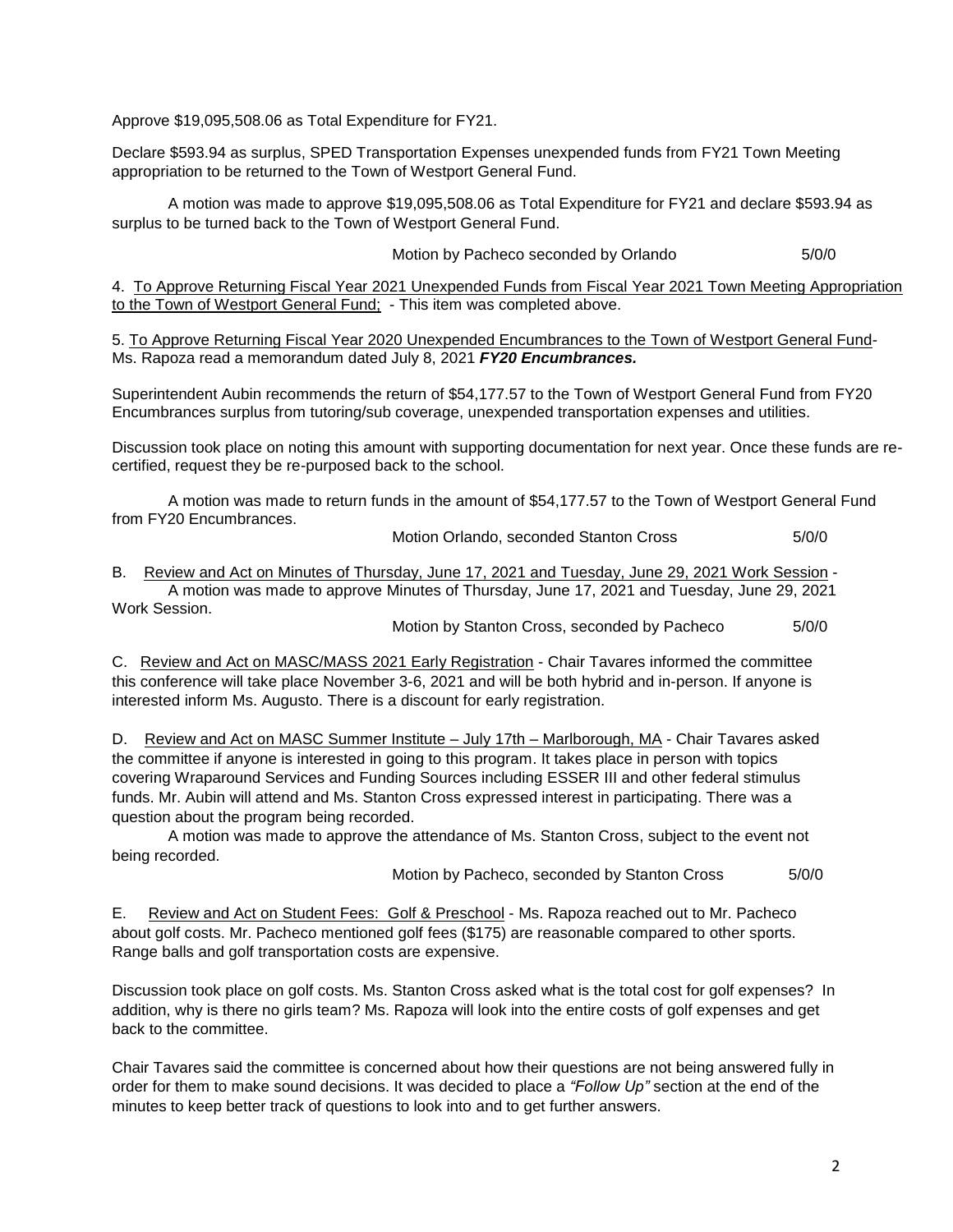Discussion about having equity in representation in all sports was mentioned. Ms. Pacheco would like to have the number of teams and how many males/females are playing for all athletics across the district. Costs including fees and transportation. In addition, how much is collected and how much is expended for these sports.

The committee would like an athletic plan developed for the new school including transportation.

Ms. Rapoza informed the committee the Pre-School registration fee/annual tuition is based on how many days students are in session. This is the reason why the figures decreased slightly.

| A motion was made to approve student Pre-School fees, minus golf fees.<br>Motion by Orlando, seconded by Stanton Cross                                                 | 5/0/0 |
|------------------------------------------------------------------------------------------------------------------------------------------------------------------------|-------|
| F. Review and Act on Superintendent's Evaluation - Chair Tavares reviewed the Superintendent<br>evaluation and met with Mr. Aubin. The process is in the final stages. |       |
| A motion was made to approve the Superintendent Evaluation.                                                                                                            |       |
| Motion by Viveiros, seconded by Orlando.                                                                                                                               | 5/0/0 |

G. Review and Act on Juneteenth Holiday - Mr. Aubin reported that the SC subcommittee met in relation to the AFSCME request to discuss the Juneteenth Holiday and is recommending to enter into negotiations with AFSCME for the FY20 and FY21 school year.

Attorney Coleman recommends anyone working from June 19, 2021 on is eligible and not before this date. In addition, non-union personnel should also be looked at. Results will be brought to the full committee and may change the school calendar.

A motion was made to open up negotiations with AFSCME concerning the Juneteenth holiday. Motion by Viveiros, seconded by Pacheco 5/0/0

# **IV. Informational Agenda**

A. Superintendent Report - Mr. Aubin reported they are keeping an eye on the new building. They are retrofitting glass. Any delay might affect opening date. Mr. Aubin met with the Fire Chief to request being placed on a fire watch. The Fire Chief mentioned this will not keep the school from opening in September.

Repair of the WES roof may need to be delayed until start of Summer 2022. There is a problem getting adhesives per specifications. Proposed changes were found to be unacceptable and there are questions on the original bid.

Landscaping in front of WES needs attention, this is being looked at to be able to improve aesthetics**.**

School Building Committee was approached about the outdoor furniture as part of the new school courtyard. This was not included in the building project.

An inventory of furniture will be compiled and presented to the committee at the next meeting.

B. WCS Bill Warrant: 6-30-21 \$318,589.74 & 7-2-21 \$113,245.21 - Chair Tavares acknowledged that Mr. Viveiros signed the bill warrants dated 6-30-21 in the amount of \$318,589.74 and 7-2-21 in the amount of \$113,245.21. The bill warrants were emailed to school committee members for review.

C. Acknowledgement of a Project Bread Summer Eats Grant of \$5000 to for Serving Meals During the Summer to the Students of Westport - Ms. Rapoza applied for this grant in the Spring as well as for the Summer to assist in serving meals to students. Summer funds need to be used by August 31, 2021.

**V. Routine Matters -** Correspondence and Notices - Mr. Aubin reported looking into a Freedom of Information Request with Mr. Tomah.